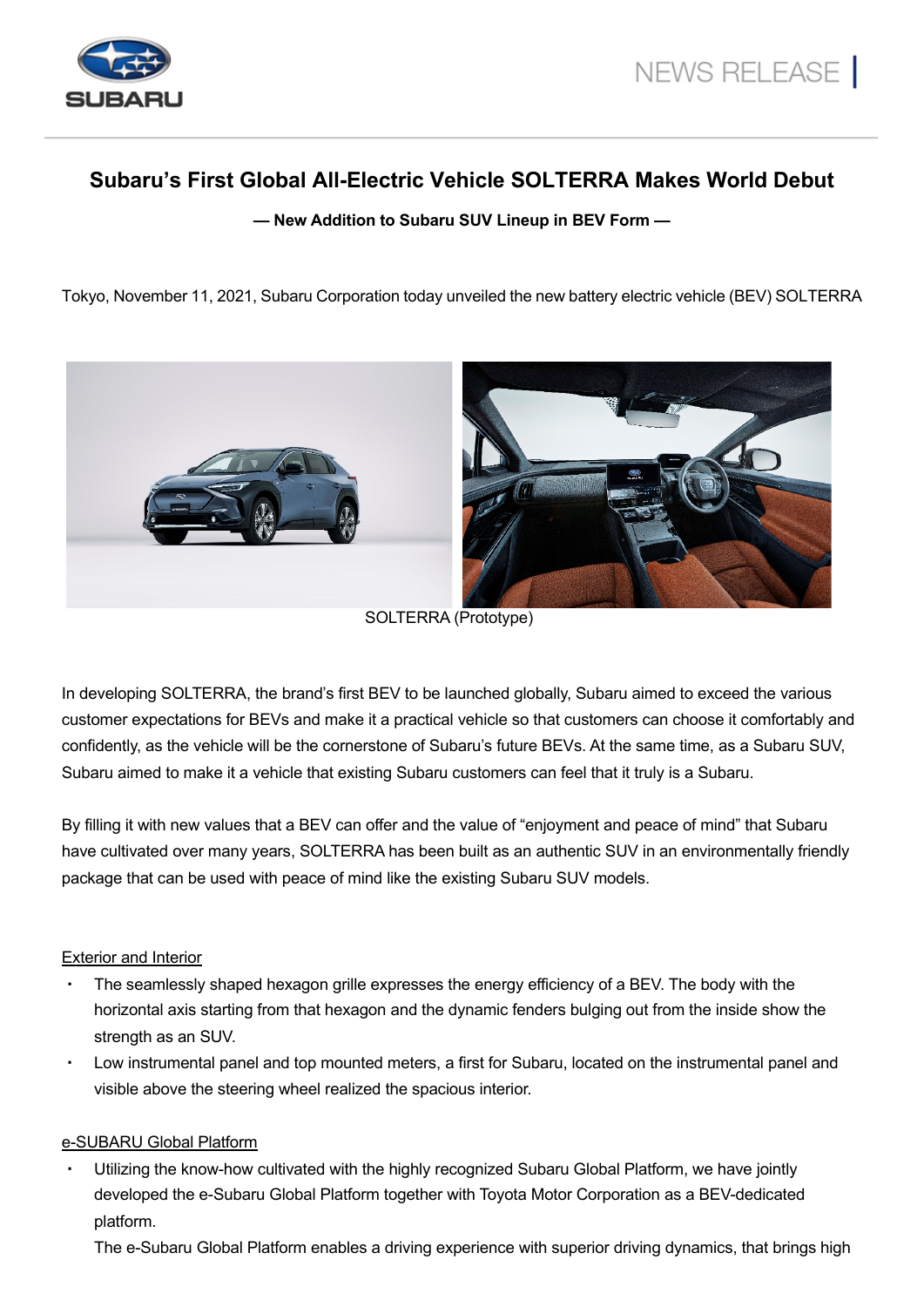stability and handling linearly responds to driver's steering operation.

・ High capacity battery packs are placed under the floor as it is a BEV, and by utilizing that battery as a part of the structure, a low center of gravity and high body strength and rigidity are realized.

### **Driving Performance/AWD System**

- SOLTERRA has adopted a new system that drives the front and rear wheels with separate motors. Taking advantage of the expertise in AWD technology precisely controlling the four tires that SUBARU has accumulated over many years, the agile response of the electric motors and the flexible driving force distribution between front and rear, SOLTERRA fully utilizes the grips of the four wheels and offers a driving with confidence and peace of mind.
- ・ Like the other SUBARU SUV models, SOLTERRA features the X-MODE AWD control system that enhances the sense of security on rough roads. By adding the new Grip Control function, which enables the vehicle to run at a constant speed while stabilizing the vehicle even on rough roads, the capability is further enhanced.

### Safety

- ・ By devising the skeleton shape of each part of the body and optimizing the material strength, SOLTERRA achieves both weight reduction and superior collision safety at the same time.
- ・ In the event of a collision, the structure that transfers the load to multiple body skeletons efficiently absorbs the collision energy. It protects not only the vehicle occupants, but also protects the high-voltage equipment in the BEV.

For more details, please visit the SOLTERRA special webpage. <https://www.subaru-global.com/solterra/>

SOLTERRA is the vehicle which takes an important role for SUBARU, the company aiming at "delivering happiness to all," to face the challenges of global warming and climate change and continue to deliver smiles in the future.

The vehicle has been jointly-developed by Toyota and SUBARU, which entered into a new business and capital alliance in September 2019. They brought together technologies and knowledges that are expertise of each under the slogan "Let's make ever-better cars together" and the engineers of both companies developed it together while engaging in a friendly rivalry.

The launch of the SOLTERRA will start by the middle of 2022 in the markets including Japan, the United States, Canada, Europe and China.